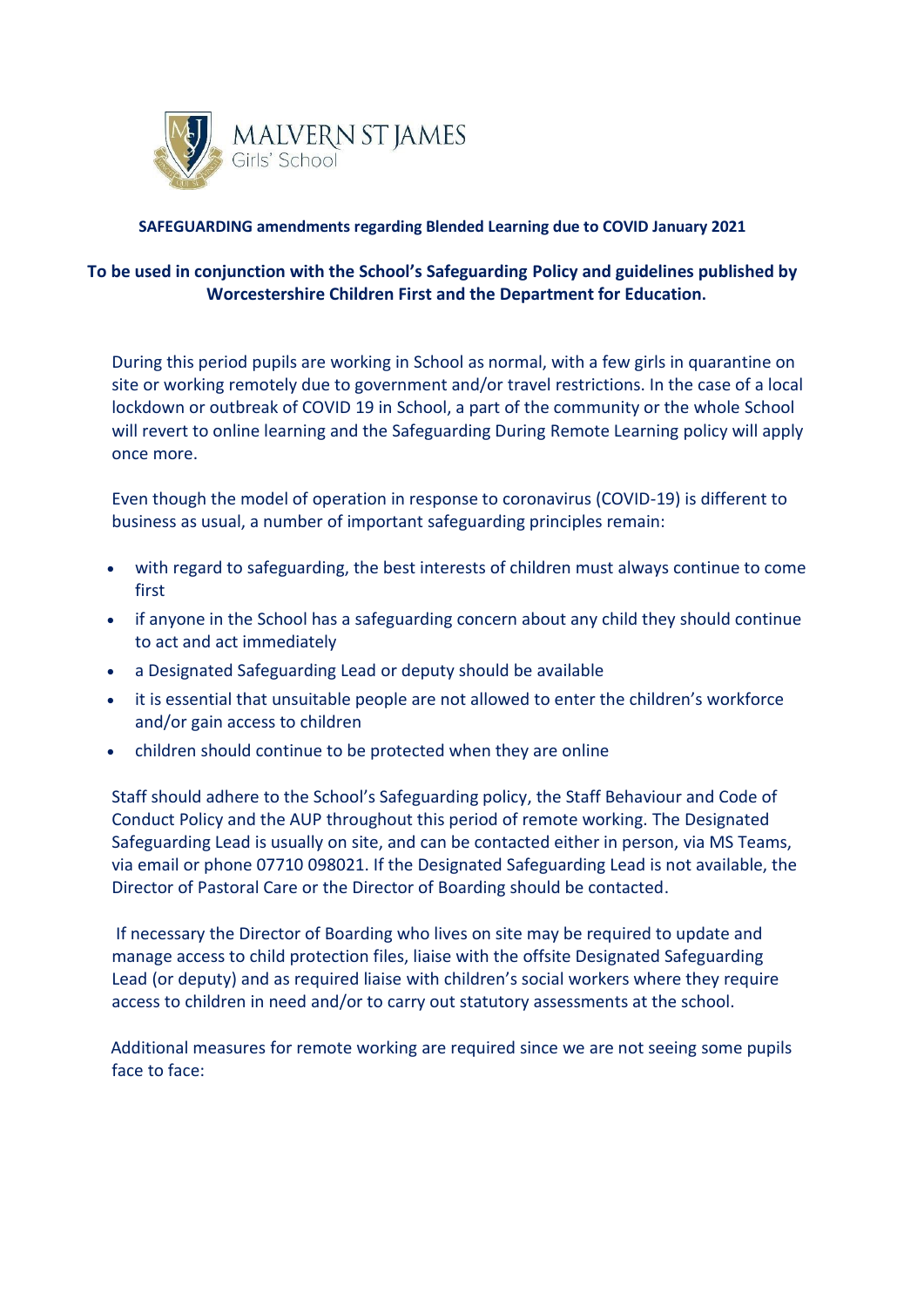#### **Behaviour online**

All girls and staff should adhere to the Code of Conduct on Remote Working issued on 31 December (Appendix A) and accessible to all girls via Teams.

Staff and girls must wear suitable clothing for online teaching and at all times conduct themselves with professionalism, just as they would at school in a classroom situation.

Computers should be used in appropriate areas (e.g. not a bedroom), the background blurred (use the three dots on the menu bar when in a meeting to bring up the command) to ensure privacy and a professional environment and culture must be maintained. This means that, just as with pupils, pets, family members etc must not be around during live lessons and the chat facility should be kept professional with minimal use of emojis etc. Cameras for both staff and girls should be turned on; this forms part of our check on pupil wellbeing as well as reinforcing our culture. Please use the Rewards and Sanctions policy as normal.

All remote working should be via Microsoft Teams. It is recommended that group lessons are recorded which will assist with girls who miss lessons through illness, quarantine, COVID restrictions or time zone differences. These should be posted on the relevant Microsoft Team, and not uploaded to the general Microsoft Teams Stream.

All 1:1 lessons and conversations via Microsoft Teams must be recorded for transparency. Parents should be aware of individual lessons taking place and these should be arranged in advance by email, copying in the parent and pupil.

Communication between parents and staff must be via email in the usual way and parents should not be actively participating in live lessons unless they are providing technical help. Staff should alert the Designated Safeguarding Lead if they have concerns in this respect.

#### **Assessing risk**

Remote working brings additional risks to some pupils and these risks have been addressed at a whole school level (see Appendix B). Negative experiences and distressing life events, such as the current circumstances, can affect the mental health of pupils and their parents. Staff should be aware of this in setting expectations of pupils' work where they are at home. Form tutors register girls each day and action should be taken as appropriate which may include an email or a phone call via Teams with a pupil or contact with parents as necessary. The Pastoral Team have risk assessed all pupils individually and will continue to review the list to ensure that all girls are getting the support that they need, recognising that some pupils are vulnerable due to home circumstances, mental health, have an EHCP etc. The Pastoral Team will check in those who we have identified as needing more support whilst at home, and with those who emerge as the impact of school closures take effect.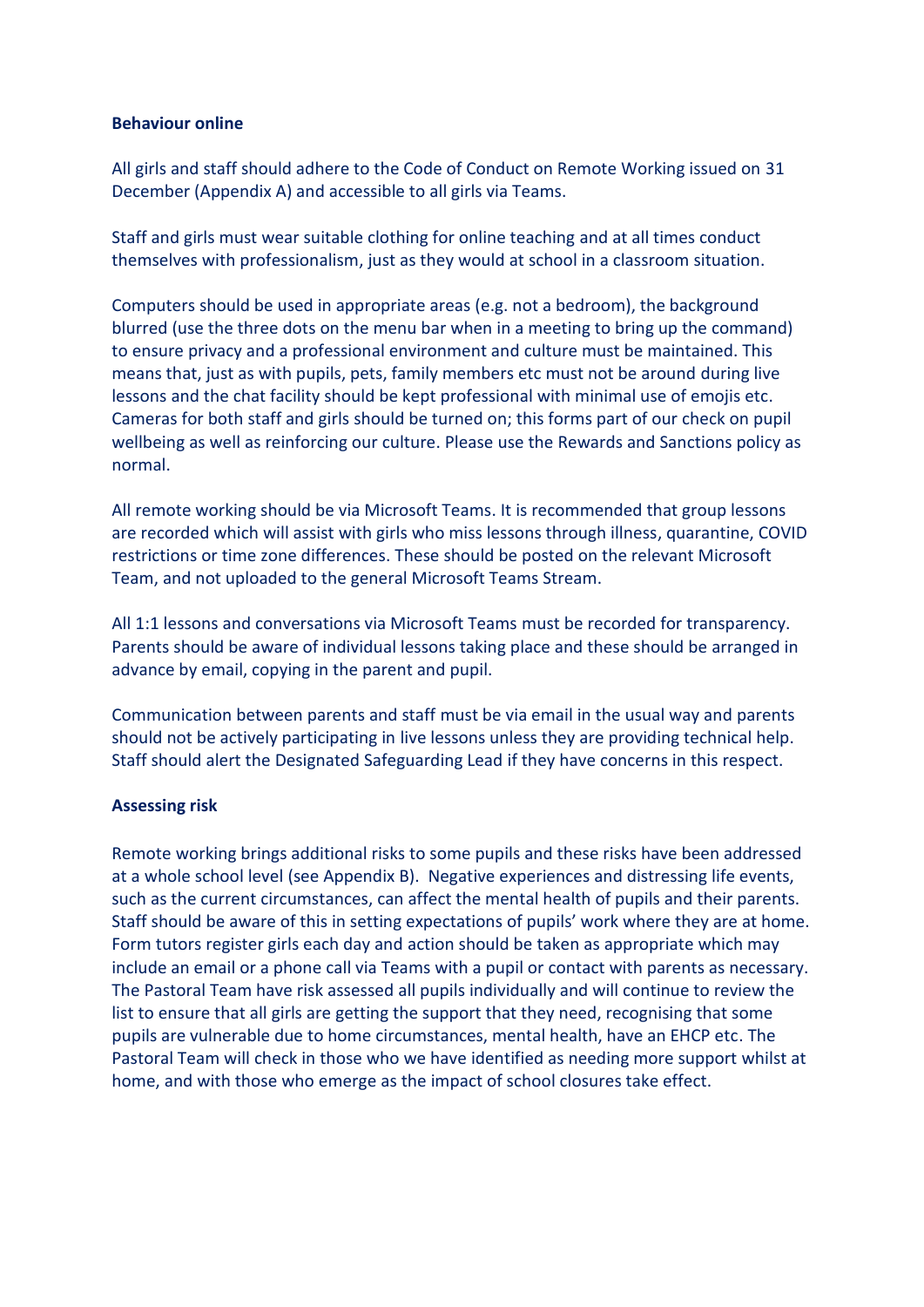#### **What to do if you are concerned about a pupil**

If staff are concerned about a pupil's wellbeing or academic performance as a result of the school closure/quarantine or blended learning they should record it on CPOMS in the usual way. A new box, COVID19 Closure, has been added to enable staff to track concerns that arise during this period of school closure and this should be used during the period of school closure in addition to other relevant categories. It will alert the safeguarding team.

The Designated Safeguarding Lead will contact Worcestershire Children First via the usual channels or the DfE coronavirus helpline Email [DfE.coronavirushelpline@education.gov.uk](mailto:DfE.coronavirushelpline@education.gov.uk) Telephone 0800 046 8687

#### **Information to parents**

All pupils will be regularly reminded that if they have concerns they should report to their form tutor, Head of Year or HoS as appropriate. Practical support is signposted:

- [Childline](https://www.childline.org.uk/?utm_source=google&utm_medium=cpc&utm_campaign=UK_GO_S_B_BND_Grant_Childline_Information&utm_term=role_of_childline&gclsrc=aw.ds&&gclid=EAIaIQobChMIlfLRh-ez6AIVRrDtCh1N9QR2EAAYASAAEgLc-vD_BwE&gclsrc=aw.ds) for support
- UK Safer [Internet](https://reportharmfulcontent.com/) Centre to report and remove harmful online content
- [CEOP](https://www.ceop.police.uk/safety-centre/) for advice on making a report about online abuse

Communications with parents will reinforce the importance of children being safe online. It is especially important for parents and carers to be aware of what their children are being asked to do online, including the sites they will asked to access and be clear who from the school or college (if anyone) their child is going to be interacting with online. Parents and carers may choose to supplement the school online offer with support from online companies and in some cases individual tutors. MSJ strongly advises that online support must only come from a reputable organisation/individual who can provide evidence that they are safe and can be trusted to have access to children. Support for parents and carers to keep their children safe online includes:

- [Internet](https://www.internetmatters.org/?gclid=EAIaIQobChMIktuA5LWK2wIVRYXVCh2afg2aEAAYASAAEgIJ5vD_BwE) matters for support for parents and carers to keep their children safe online
- London Grid for [Learning](http://www.lgfl.net/online-safety/) for support for parents and carers to keep their children safe online
- [Net-aware](https://www.net-aware.org.uk/) for support for parents and careers from the NSPCC
- [Parent](https://parentinfo.org/) info for support for parents and carers to keep their children safe online
- [Thinkuknow](http://www.thinkuknow.co.uk/) for advice from the National Crime Agency to stay safe online
- UK Safer [Internet](https://www.saferinternet.org.uk/advice-centre/parents-and-carers) Centre advice for parents and carers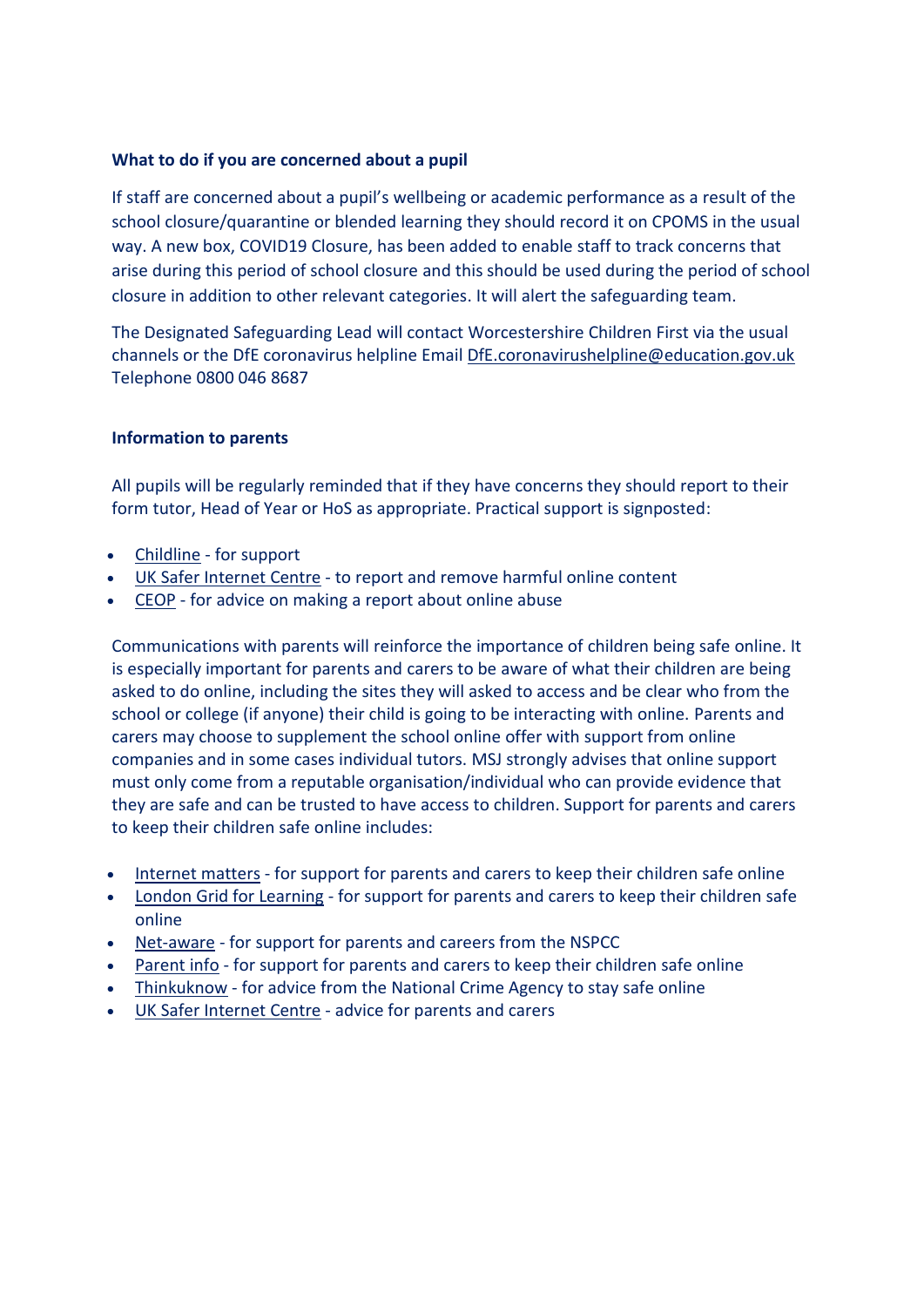## **Registration and attendance**

Registration takes place in the usual manner at 08:20 and 13:30 during this period of blended learning and when the school procedures have been modified due to COVID safety. This will capture most girls wherever they are in the world apart from those in the USA/Caribbean. Form tutors should check in with their forms at 08:20, register on ISAMS as usual. Parents are still required to let us know if their daughter is unwell and unable to attend lessons. Form tutors are in an excellent position to pick up pastoral concerns via face to face working or via the chat facility. Coronavirus and its consequences may put additional strain on families e.g. financial hardship, absent parents, challenging family dynamics and it is important to ensure that girls are coping with changing circumstances. Attendance at live lessons should be captured via ISAMS. The Head of Year and Attendance Office should be alerted if girls are not attending lessons or have not been online for a period of longer than 24 hours.

## **Vulnerable children**

Ensuring that vulnerable children remain protected is a top priority. Vulnerable children include those who have a social worker and those children and young people up to the age of 25 with EHC plans.

### **Staff recruitment and training**

The School's Recruitment policy will be followed in line with the principles of KCSIE 2020 part 3. In response to COVID-19, the Disclosure and Barring Service (DBS) has made changes to its guidance on standard and enhanced DBS ID checking to minimise the need for face-toface contact.

If a volunteer is used the checking and risk assessment process as set out in paragraphs 183 to 188 of KCSIE should be followed. Under no circumstances should a volunteer who has not been checked be left unsupervised or allowed to work in regulated activity.

The Single Central Record will be maintained and if necessary, risk assessments noted here.

Where new staff or volunteers are recruited they will be provided with a safeguarding induction by the Designated Safeguarding Lead or her deputy and will receive a copy of the Safeguarding policy to support this training.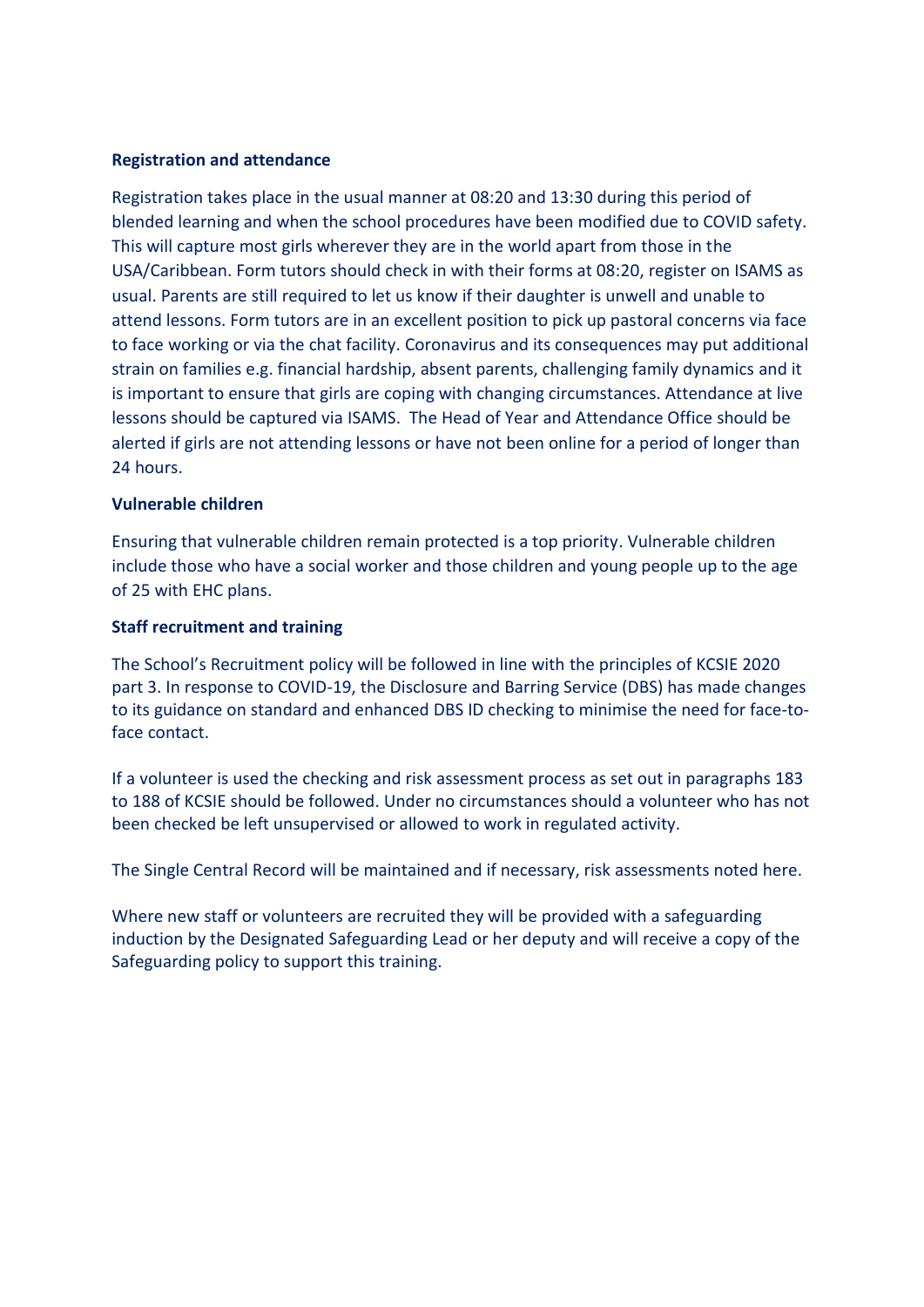

# **MSJ Code of Conduct for Remote Learning**

### **Malvern St James expects every girl to be:**

- Honest
- **Considerate**
- Kind
- **Courteous**
- Respectful
- **Tolerant**

You will need a device which has a camera and audio Remember that the E Safety and Acceptable Use Policy AUP, School Code of Conduct and Digital Device Policy apply at all times

### **Behaviour in a Digital Classroom**

When you enter a digital classroom, you will be expected to conduct yourself in the same ways as when you enter a classroom at school. This applies to:

- Dress you should be dressed in appropriate clothing as on a home clothes day and in compliance with school rules regarding hair and make-up
- Conduct as per the School Code of Conduct (please read)

• Location – in an appropriate room (not in a bathroom or toilet); be aware of what is in the background of your screen and blur the background. Choose a quiet location so that you don't get distracted

Posture – sit appropriately; it is not suitable to be lying down or wandering around or with feet on show

• Language – formal, courteous, English, rules regarding turn-taking apply as in class. Remember that your teacher can see the chat stream so keep it professional

• Timing – punctuality is important. We will still be keeping attendance records

• Recording Lessons – if you record a lesson for your own use, this must not be uploaded to social media or shared beyond the teaching group

• Digital Devices – should only be used for educational purposes during lessons; rules about using additional screens, including mobile phones, apply and the chat facility should not be used in lessons for messaging peers.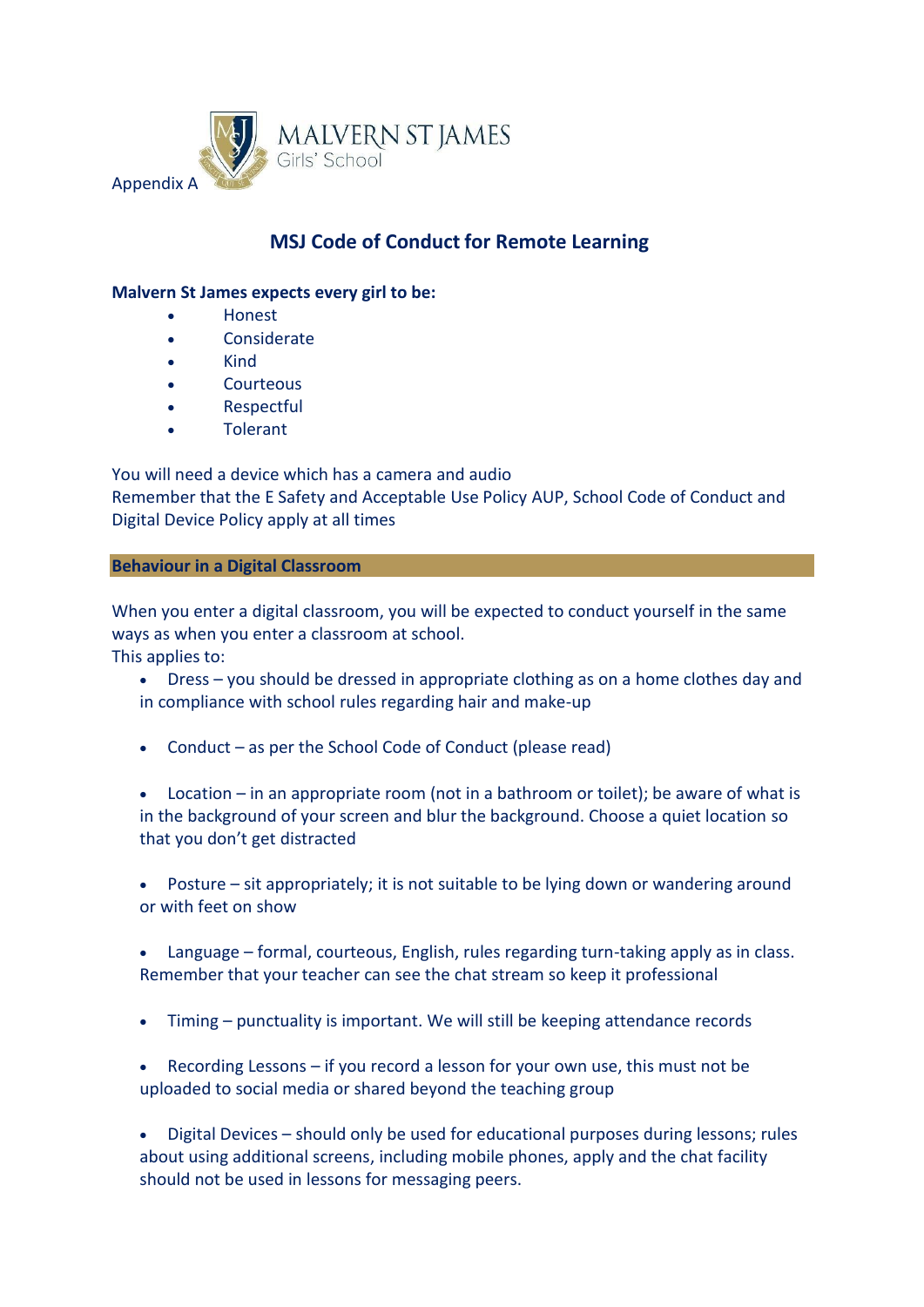# **Appendix B Risk Assessment Whole School during COVID-19 measures**

**Likelihood** of 1 very unlikely, 2 unlikely, 3 possible, 4 likely and 5 very likely, multiplied by the **impact** of 1 negligible, 2 minor, 3 moderate, 4 significant and 5 severe

| <b>Risk</b>                                                                                                              | Likeli-<br>hood x<br><b>Impact</b> | <b>Mitigation</b><br>measures                                                                                                                                                                                              | <b>Action required</b>                                                                                                       | <b>Person</b><br>responsible                                                                         |
|--------------------------------------------------------------------------------------------------------------------------|------------------------------------|----------------------------------------------------------------------------------------------------------------------------------------------------------------------------------------------------------------------------|------------------------------------------------------------------------------------------------------------------------------|------------------------------------------------------------------------------------------------------|
| Access by adults to children (eg<br>volunteers) bypassing normal<br>safer recruitment policies and<br>procedures         | $1x4 = 4$                          | Safer recruitment<br>policies followed.                                                                                                                                                                                    | Designated<br>Safeguarding<br>Lead to inform<br>HR.<br>Director of<br>Operations to<br>check Single<br><b>Central Record</b> | Designated<br>Safeguarding<br>Lead<br><b>HR</b><br><b>Director</b><br><b>Operations</b>              |
| Child sexual abuse through the<br>virtual learning environment                                                           | $3x4=$<br>12                       | Code of conduct<br>for staff and lesson<br>recorded. All 1:1<br>lessons booked in<br>advance via girl and<br>parent.<br>Regular pastoral<br>check ins face to<br>face. Form tutors<br>and HoY check in<br>with these girls | <b>Report and</b><br>follow up<br>concerns as<br>necessary                                                                   | Form Tutors,<br>Head of Year,<br>Director of<br>Pastoral Care,<br>Designated<br>Safeguarding<br>Lead |
| Online peer on peer abuse<br>through the absence of normal<br>face to face contact and<br>heightened use of social media | $3x3=9$                            | Code of conduct<br>Regular pastoral<br>check ins face to<br>face Teaching staff<br>encouraged to<br>report concerns<br>and changes.<br><b>Tangible MSJ</b><br>culture in online<br>environment                             | <b>Report and</b><br>follow up<br>concerns as<br>necessary                                                                   | Form Tutors,<br>Head of Year,<br>Director of<br>Pastoral Care,<br>Designated<br>Safeguarding<br>Lead |
| Neglect of children where<br>parents are too ill, anxious, or too<br>burdened with work to be able to<br>care for them   | $3x3=9$                            | Form time each<br>day for pastoral<br>care. Regular<br>pastoral check ins<br>face to face                                                                                                                                  | <b>Report and</b><br>follow up<br>concerns as<br>necessary                                                                   | Form Tutors,<br>Head of Year,<br>Director of<br>Pastoral Care,<br>Designated<br>Safeguarding<br>Lead |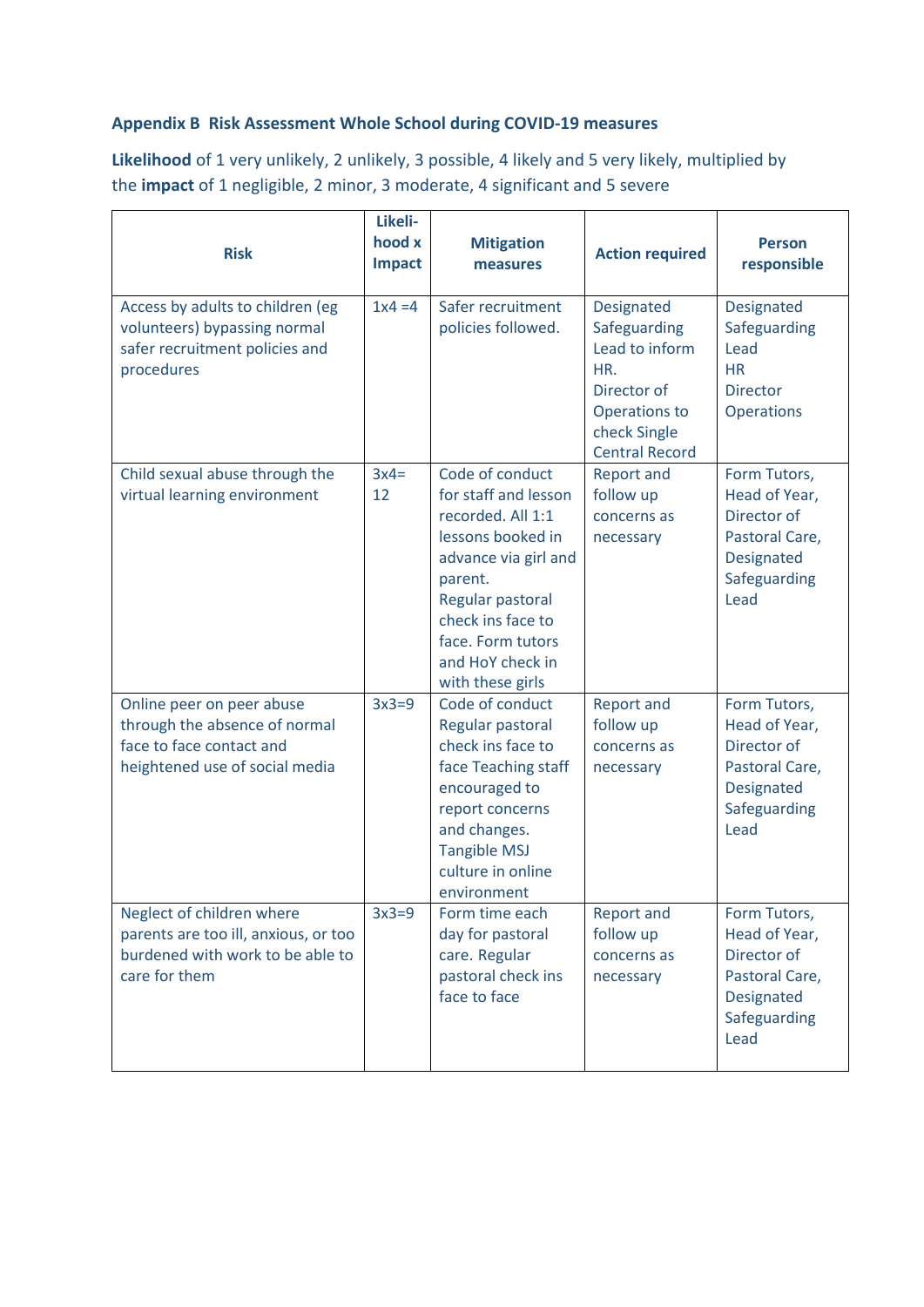| Risk of pupils not having access to<br>usual pastoral and welfare<br>support within the<br>organisation/reporting concerns                                                                             | $2x3=6$      | Form time each<br>day for pastoral<br>care. Regular<br>pastoral check ins<br>face to face. Girls in<br>quarantine house<br>have access to<br>House staff.                                            | <b>Report and</b><br>follow up<br>concerns as<br>necessary                                                                        | Form Tutors,<br>Head of Year,<br>Director of<br>Pastoral Care,<br>Designated<br>Safeguarding<br>Lead                                                                                                       |
|--------------------------------------------------------------------------------------------------------------------------------------------------------------------------------------------------------|--------------|------------------------------------------------------------------------------------------------------------------------------------------------------------------------------------------------------|-----------------------------------------------------------------------------------------------------------------------------------|------------------------------------------------------------------------------------------------------------------------------------------------------------------------------------------------------------|
| Staff not having access to<br>Designated Safeguarding Lead, or<br>not reporting concerns                                                                                                               | $1x3=3$      | Designated<br><b>Safeguarding Lead</b><br>accessible or<br>Deputy via Teams,<br>email, mobile<br>phone as well as in<br>person                                                                       | <b>Designated</b><br>Safeguarding<br>Lead in regular<br>contact with<br>Safeguarding<br><b>Team and</b><br>Attendance<br>officer. | Designated<br>Safeguarding<br><b>Lead Director of</b><br><b>Pastoral Care</b><br>Director Of<br><b>Boarding</b>                                                                                            |
| Staff-distress or anxiety related<br>to health or welfare of family<br>members or friends                                                                                                              | 3x4<br>$=12$ | <b>SLT HoS/Line</b><br>managers checking<br>in with staff. All<br>staff in school.                                                                                                                   | <b>Report and</b><br>follow up<br>concerns as<br>necessary                                                                        | Director of<br><b>Pastoral Care</b><br>Director Of<br><b>Boarding</b><br><b>Director Of</b><br><b>Teaching And</b><br>Learning,<br>Director of<br>Operations, Dh,<br><b>Housemistress</b>                  |
| Anxiety, stress or to mental<br>health posed by isolation,<br>excessive screen time, worries<br>around academic work, exam or<br>qualifications, or simply by<br>exposure to worsening news<br>reports | 3x4<br>$=12$ | <b>Tutors and Head of</b><br>Year checking in<br>with girls<br>Vulnerable girls<br>identified. Pastoral<br>check ins.                                                                                | <b>Report and</b><br>follow up<br>concerns as<br>necessary                                                                        | Pastoral prefect<br>and wider<br>prefect team,<br>Head of Year,<br>Director Of<br><b>Pastoral Care</b><br>Director Of<br><b>Boarding</b><br>Director of<br>Pastoral Care,<br>Deputy Head,<br>Housemistress |
| Inability of NHS, private or<br>charitable professionals to<br>provide medical or psychological<br>support for existing or developing<br>health conditions                                             | $4x3=$<br>12 | Vulnerable pupils<br>and staff identified<br>and regular<br>monitoring.<br>Regular check ins<br>and 1:1 support<br>sessions with<br>individuals as<br>necessary. School<br>counsellor to be<br>used. | <b>Report and</b><br>follow up<br>concerns as<br>necessary                                                                        | Director of<br>Pastoral Care,<br>Wellbeing Lead,<br><b>School</b><br>Counsellor,<br>Designated<br>Safeguarding<br>Lead                                                                                     |